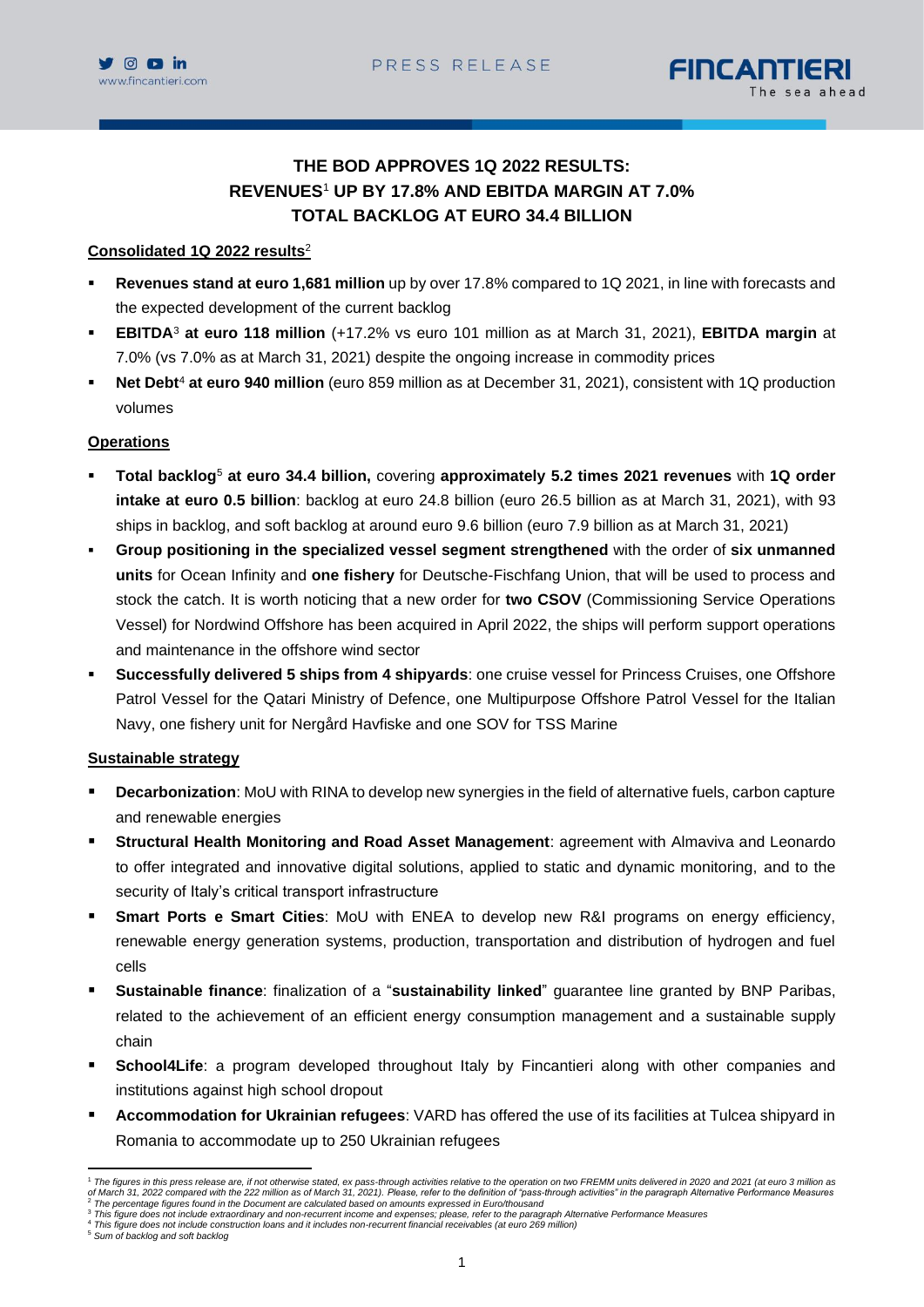*Rome, May 5, 2022* – The Board of Directors of **FINCANTIERI S.p.A.** ("**Fincantieri**" or the "**Company**"), chaired by Giampiero Massolo, has examined and approved the interim financial information at March 31, 2022 6 .

During the Board meeting **Giuseppe Bono, Chief Executive Officer of Fincantieri**, said: "*The first quarter results, alike the full year, highlight a healthy company from a financial and economic standpoint, with a robust backlog that ensures a good visibility for the next few years. Such backlog will be developed in a time of exceptional complexity, affected by a relentless rise in commodity prices throughout a deeply concerning geopolitical crisis. The thorough risk management strategy the company always adopted, along with the incessant search for efficiencies mitigate such external impacts, leading to positive results also in the future.*

Bono concluded: "*I am stepping down after twenty years, having proudly led the Group to a global leadership position across the sectors in which it operates together with a truly unparalleled team. My heartfelt thanks goes to them, to Fincantieri's entire workforce and to the thousands companies involved in the supply chain, for their commitment and dedication in pursuing and achieving our challenging targets. To my successors I wish the best of luck, as I fully understand the responsibilities they are about to embrace."*

<sup>6</sup> *Prepared in accordance with international financial reporting and accounting standards (IAS/IFRS) and unaudited*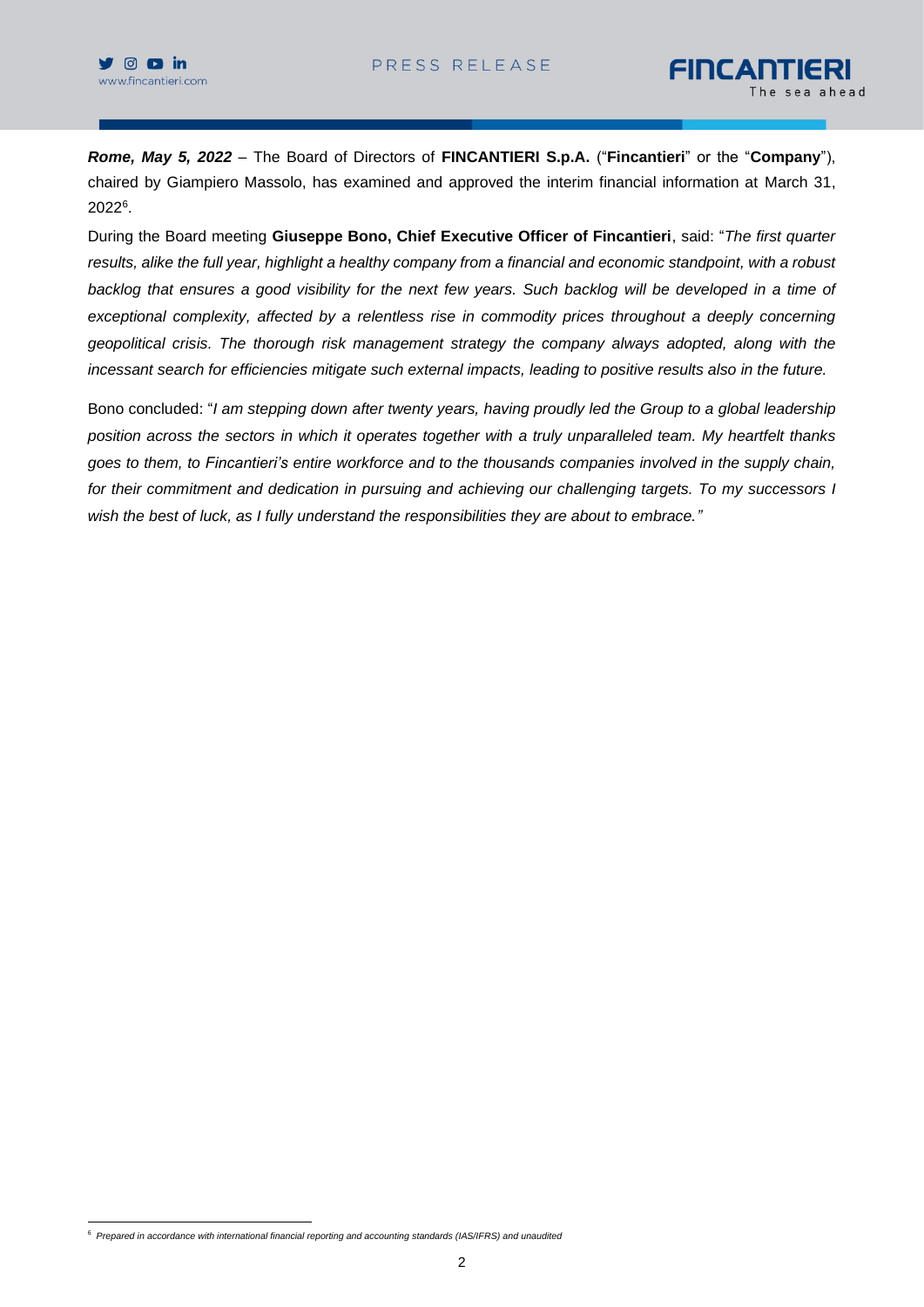

## **ECONOMIC DATA**

| 31.12.2021 | (euro/million)                                                                                | 31.03.2022 | 31.03.2021 |
|------------|-----------------------------------------------------------------------------------------------|------------|------------|
| 6.911      | Revenue and income                                                                            | 1,684      | 1,648      |
| 6,662      | Revenue and income excluding pass-through activities (*)                                      | 1,681      | 1,426      |
| 495        | <b>EBITDA</b> $(*)$ $(*)$                                                                     | 118        | 101        |
| 7.2%       | EBITDA <i>margin</i> (***)                                                                    | 7.0%       | 6.1%       |
| 7.4%       | EBITDA <i>margin</i> excluding pass-through activities (*)                                    | 7.0%       | 7.0%       |
|            | (*) Please, refer to the definition present in the paragraph Alternative Performance Measures |            |            |

<sup>(\*)</sup> Please, refer to the definition present in the paragraph Alternative Performance Measures<br><sup>(\*)</sup> This figure does not include extraordinary and non-recurrent income and expenses; please, refer to the paragraph Alterna (\*\*\*) Ratio between EBITDA and Revenue an

**Revenue and income**, at euro 1,681 million for the first quarter 2022, excluding pass-through activities at euro 3 million, up by 17.8% compared to the same quarter of 2021. The results are driven by the **positive performance by every segment** in which the Group operates. The Shipbuilding segment confirms the trends already shown in 2021, growing by 6.0% thanks to the high production volumes at the Group's Italian shipyards. The contribution of Offshore and Specialized Vessels spiked by 98.7% reflecting the effective repositioning and diversification strategy implemented by the Group with the construction of specialized vessels to be deployed in offshore wind farms. The Equipment, Systems and Services segment recorded higher revenues (+31.4%) with the main contribution coming from the Infrastructure business area, including the acquisition of FINSO in the second half of 2021. Shipbuilding, after the eliminations, accounts for 71% of the Group's revenues (78% in the same period of 2021), Offshore and Specialized Vessels for 10% (5% in the first quarter 2021), Equipment System and Services for 19% (17% in the same period of 2021).

**EBITDA** landed at **euro 118 million** (euro 101 million in the same period of 2021) with **EBITDA margin** at **7.0%** in line with 1Q 2021, despite the rise in commodity prices occurred in the first months of 2022, largely due to the ongoing conflict between Russia and Ukraine. Such improvement is mainly attributable to the Shipbuilding segment (EBITDA margin at 8.3%) and reflects a **greater profitability** along with **higher volumes** led by the sizeable backlog obtained in the past years.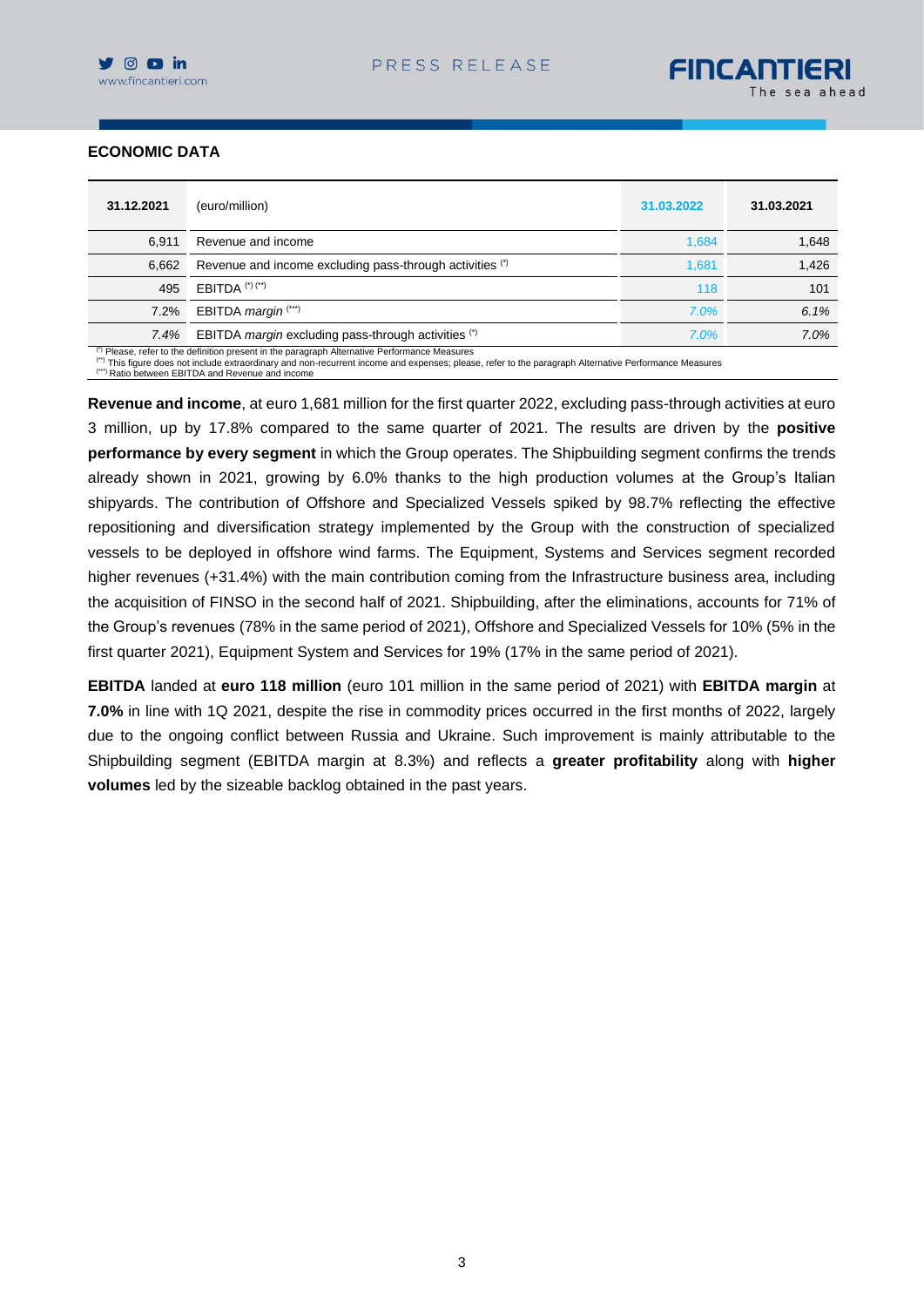

#### **Shipbuilding**

| 31.12.2021 | (euro/million)                                                  | 31.03.2022 | 31.03.2021<br>restated <sup>(*)</sup> | 31.03.2021<br>reported |
|------------|-----------------------------------------------------------------|------------|---------------------------------------|------------------------|
| 5.903      | Revenue and income (**)                                         | 1,333      | 1.477                                 | 1,500                  |
| 5,654      | Revenue and income excluding pass-through activities (") ("")   | 1,330      | 1.255                                 | 1,278                  |
| 3,926      | Cruise                                                          | 903        | 903                                   | 926                    |
| 1.728      | Naval excluding pass-through activities (****)                  | 427        | 352                                   | 352                    |
| 467        | EBITDA <sup>(**)(****)</sup>                                    | 110        | 98                                    | 100                    |
| 7.9%       | EBITDA margin (**) (*****)                                      | 8.2%       | 6.6%                                  | 6.7%                   |
| 8.3%       | EBITDA <i>margin</i> excluding pass-through activities (") ("") | 8.3%       | 7.8%                                  | 7.8%                   |

( $^{\circ}$  The figures have been restated following the reallocation of Vard Electro from the Shipbuilding segment to the Equipment, Systems & Services segment

(\*\*) Before eliminations between operating segments

(\*\*\*) Refer to the definition present in the paragraph Alternative Performance Measures (\*\*\*\*) This figure does not include extraordinary and non-recurrent income and expenses; please, refer to the paragraph Alternative Performance Measures

(\*\*\*) Ratio between segment EBITDA and Revenue and income

Shipbuilding **revenues,** as at March 31, 2022, stand at euro 1,330 million, up by 6.0% compared to 2021. Revenues for the period refer to the **cruise ship** business area for euro 903 million, in line with 1Q 2021 (euro 903 million), and to the **naval** business area for euro 427 million (euro 352 million at March 31, 2021), up by 21.4%. They respectively account for 48% and 23% of the Group's revenues, highlighting a lower incidence of the cruise business area compared with the same period of 2021 (56% and 22%).

**Cruise ship business area** revenues trend reflects the full observation of production plans and consolidate the remarkable growth in production volumes already recorded in 2021. As for the **Naval business area,** the raise in production is mainly driven by the programs for the Qatari Ministry of Defence and for the Italian Navy. Furthermore, US shipyards are still committed to the development of the Foreign Military Sales program between United States and Saudi Arabia as well as the FFG-62 program.

The segment's **EBITDA**, as of March 31, 2022, stands at euro 110 million, up by 12.4% compared to the same period of 2021 (euro 98 million), despite the ongoing surge in commodity prices. **EBITDA margin** at 8.3% (8.2% when considering total revenues), improved compared to 7.8% in 1Q 2021. The result confirms the Group's capability to fully ensure the delivery schedule as well as the expenditure forecasts, also thanks to the initiatives put in place, able to face both the pandemic and the rise in commodity prices with no relevant impacts on the supply chain.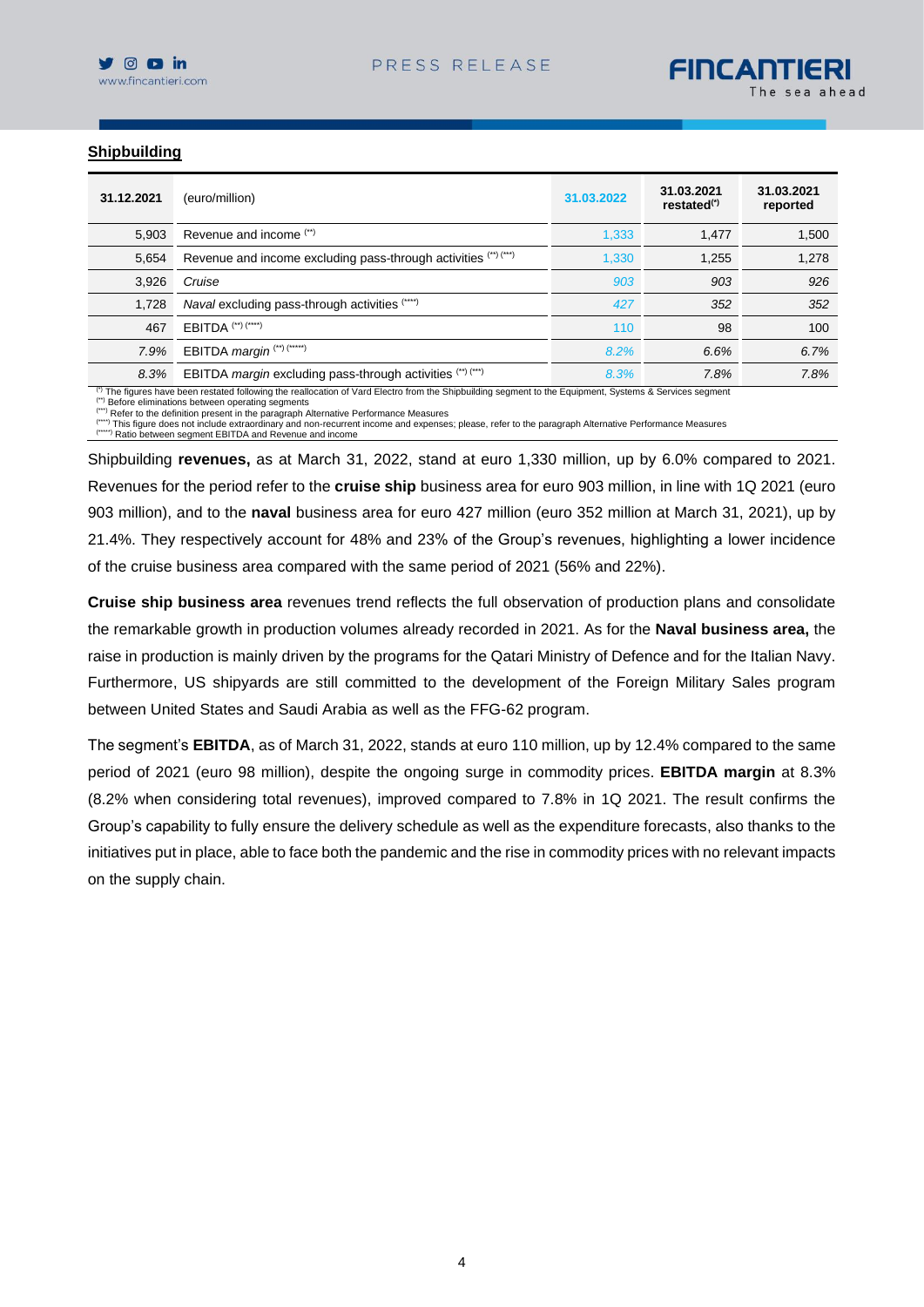## **Offshore and Specialized Vessels**

| 31.12.2021 | (euro/million)                   | 31.03.2022 | 31.03.2021<br>restated <sup>(*)</sup> | 31.03.2021<br>reported |
|------------|----------------------------------|------------|---------------------------------------|------------------------|
| 456        | Revenue and income (**)          | 181        | 91                                    | 96                     |
| 10         | $EBITDA$ (**) (***)              |            |                                       |                        |
|            | 2.1% EBITDA margin $(*)$ $(***)$ | $3.2\%$    | 1.3%                                  | 1.6%                   |

 $\beta$  The figures have been restated following the reallocation of Seaonics from the Offshore & Specialized Vessels segment to the Equipment, Systems & Services segment

(\*\*) Before eliminations between operating segments

This figure does not include extraordinary and non-recurrent income and expenses; please, refer to the paragraph Alternative Performance Measures

(\*\*\*\*) Ratio between segment EBITDA and Revenue and income

The diversification strategy adopted by the Group led the **Offshore and Specialized Vessels** segment to achieve a **remarkable increase in revenues**, euro 181 million (+98.7% compared with the same period of 2021), continuing the positive trend registered in 2021. It is worth noticing that construction activities for the three vessels for the Norwegian Coast Guard as well as for the other SOV (Service Operation Vessel), to be deployed in offshore wind farms, are continuing at full speed, with the delivery of the first SOV in March.

**EBITDA** for the segment, as of March 31, 2022, is positive at euro 6 million (positive at euro 1 million at March 31, 2021), with **EBITDA margin** at 3.2% (1.3% in the first quarter of 2021), thanks to the repositioning strategy towards more promising sectors embraced in 2019.

#### **Equipment, Systems and Services**

| 31.12.2021                                                                                                                                                                      | (euro/million)                                   | 31.03.2022 | 31.03.2021<br>restated <sup>(*)</sup> | 31.03.2021<br>reported |  |  |  |  |  |
|---------------------------------------------------------------------------------------------------------------------------------------------------------------------------------|--------------------------------------------------|------------|---------------------------------------|------------------------|--|--|--|--|--|
| 1.404                                                                                                                                                                           | Revenue and income (")                           | 359        | 274                                   | 232                    |  |  |  |  |  |
| 61                                                                                                                                                                              | $EBITDA$ (**) (***)                              | 13         | 13                                    | 10                     |  |  |  |  |  |
|                                                                                                                                                                                 | 4.4% EBITDA margin $($ <sup>**</sup> ) $($ ****) | $3.6\%$    | 4.7%                                  | 4.5%                   |  |  |  |  |  |
| (i) The figures have been restated following the reallection of Vard Floctre and Segenics respectively from the Shipbuilding and the Offshere & Specialized Vessels segments to |                                                  |            |                                       |                        |  |  |  |  |  |

(\*) The figures have been restated following the reallocation of Vard Electro and Seaonics respectively from the Shipbuilding and the Offshore & Specialized Vessels segments to the Equipment, Systems & Services segment

 $(4)$  Before eliminations between operating segments

(\*\*\*) This figure does not include extraordinary and non-recurrent income and expenses; please, refer to the paragraph Alternative Performance Measures (\*\*\*\*) Ratio between segment EBITDA and Revenue and income

**Revenues** from Equipment, Systems and Services segment account for euro 359 million, up by 31.4% compared to the same period of 2021. The growth was achieved mostly through the development of the robust backlog relative to the Infrastructure business area driven by the contracts progresses of FINSO group (acquired in the second half of 2021) and the construction of the new MSC Cruise Terminal in Miami. The raise in revenues is also attributable to the positive performance of the Mechatronics business area.

The segment's **EBITDA,** as of March 31, 2022, is equal to euro 13 million, in line with March 31, 2021, with an **EBITDA margin** at 3.6% (4.7% at March 31, 2021). The marginality reduction is mainly led by the surge in the costs of energy and gas and the general rise in commodity prices encountered in the period.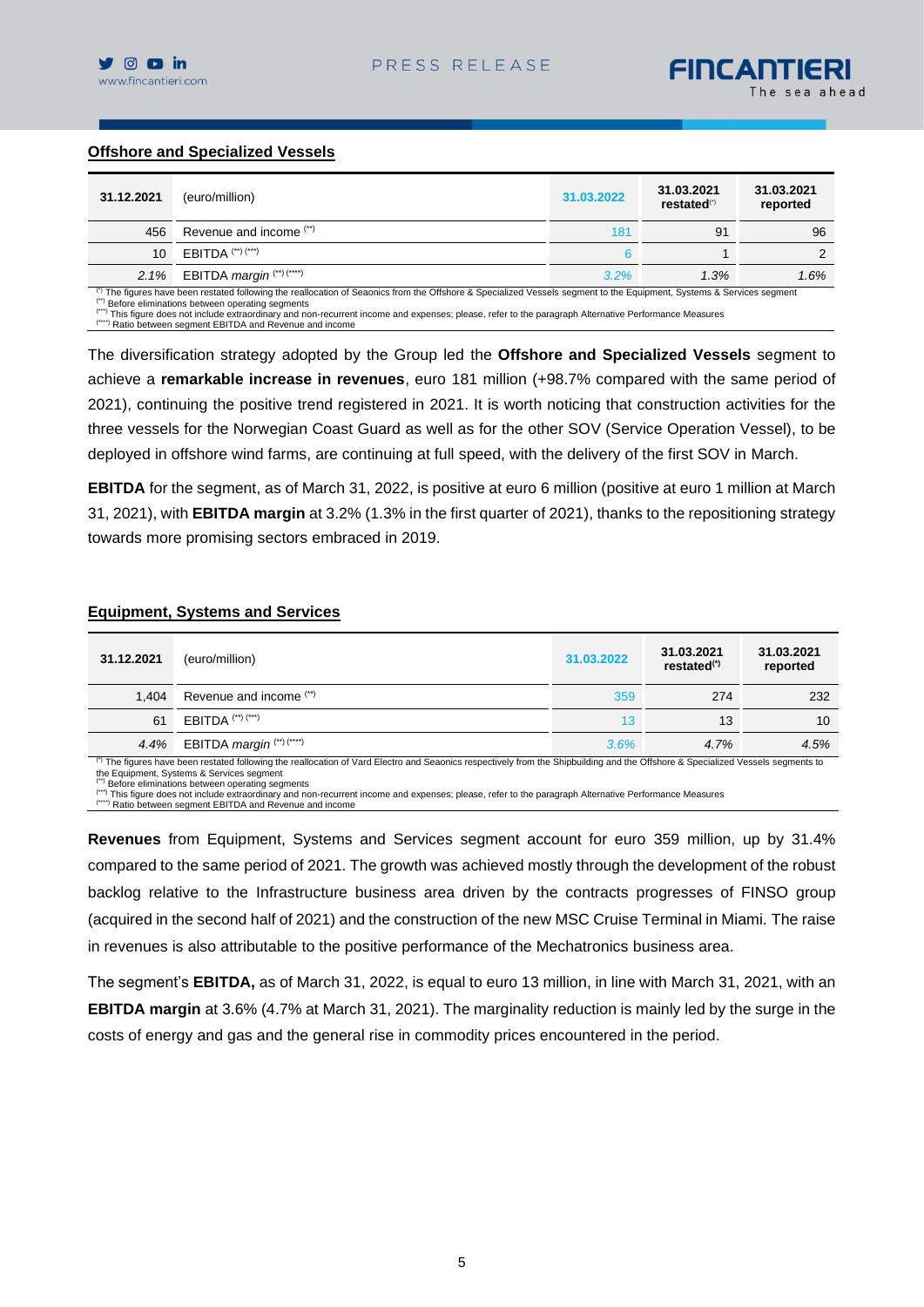## **BALANCE SHEET INFORMATION**

| 31.03.2021 | (euro/million)                              | 31.03.2022 | 31.12.2021 |
|------------|---------------------------------------------|------------|------------|
| 2,091      | Net fixed capital                           | 2,407      | 2,363      |
| 904        | Inventories and advances                    | 910        | 886        |
| 2,775      | Construction contracts and clients advances | 1,948      | 1,182      |
| (1,506)    | <b>Construction loans</b>                   | (1,501)    | (1,075)    |
| 580        | Trade receivables                           | 791        | 936        |
| (2,403)    | Trade payables                              | (2, 499)   | (2,490)    |
| (73)       | Provisions for risk and charges             | (106)      | (101)      |
| 51         | Other current assets and liabilities        | (132)      | (8)        |
| 328        | Net working capital                         | (589)      | (670)      |
| 802        | <b>Equity</b>                               | 878        | 834        |
| 1,617      | Net financial position (*)                  | 940        | 859        |

<sup>(\*)</sup> This figure does not include construction loans and it includes non-recurrent financial receivables (at euro 269 million)

**Net fixed capital** amounts to euro 2,407 million, broadly in line with the 2021 figure (euro 2,363 million as of December 31, 2021). **Net working capital** reports a negative balance of euro 589 million (negative at euro 670 million as of December 31, 2021). The main changes regard the increase in Construction contracts and client advances (euro 766 million), attributable to the volumes carried out during the period partially financed through Construction loans (up by euro 426 million) and the decrease in Trade receivables (euro 145 million) following the cash-in of the final installment of the cruise ship delivered in January and partially compensated by the invoices for the progress of construction activities in the naval segment.

**Construction loans**, as of March 31, 2022, amount to euro 1,501 million, up by euro 426 million compared to December 31, 2021, of which euro 1,380 million related to the Parent Company and euro 121 million to VARD. The growth in Construction loans volumes is linked to the financing of the ships to be delivered in the coming months. Given the nature of Construction loans and particularly the fact that these types of loans are obtained and can be used exclusively to finance the contracts to which they refer to, management treats them in the same way as client advances and so classifies them as part of Net working capital.

The **Consolidated net financial position** records a net debt balance of euro 940 million (net debt of euro 859 million at December 31, 2021). The increase is largely due to the typical dynamics related to working capital in the cruise business with six deliveries in the remaining part of the year. The cash absorption for the construction of cruise ships has been only partially covered by the delivery of the first cruise unit in January 2022. Furthermore, it should be noted that the Net financial position is still affected by the strategy of the deferrals granted to clients (euro 292 million), introduced in order to safeguard the sizeable backlog as well as to strengthen the mutual relationships.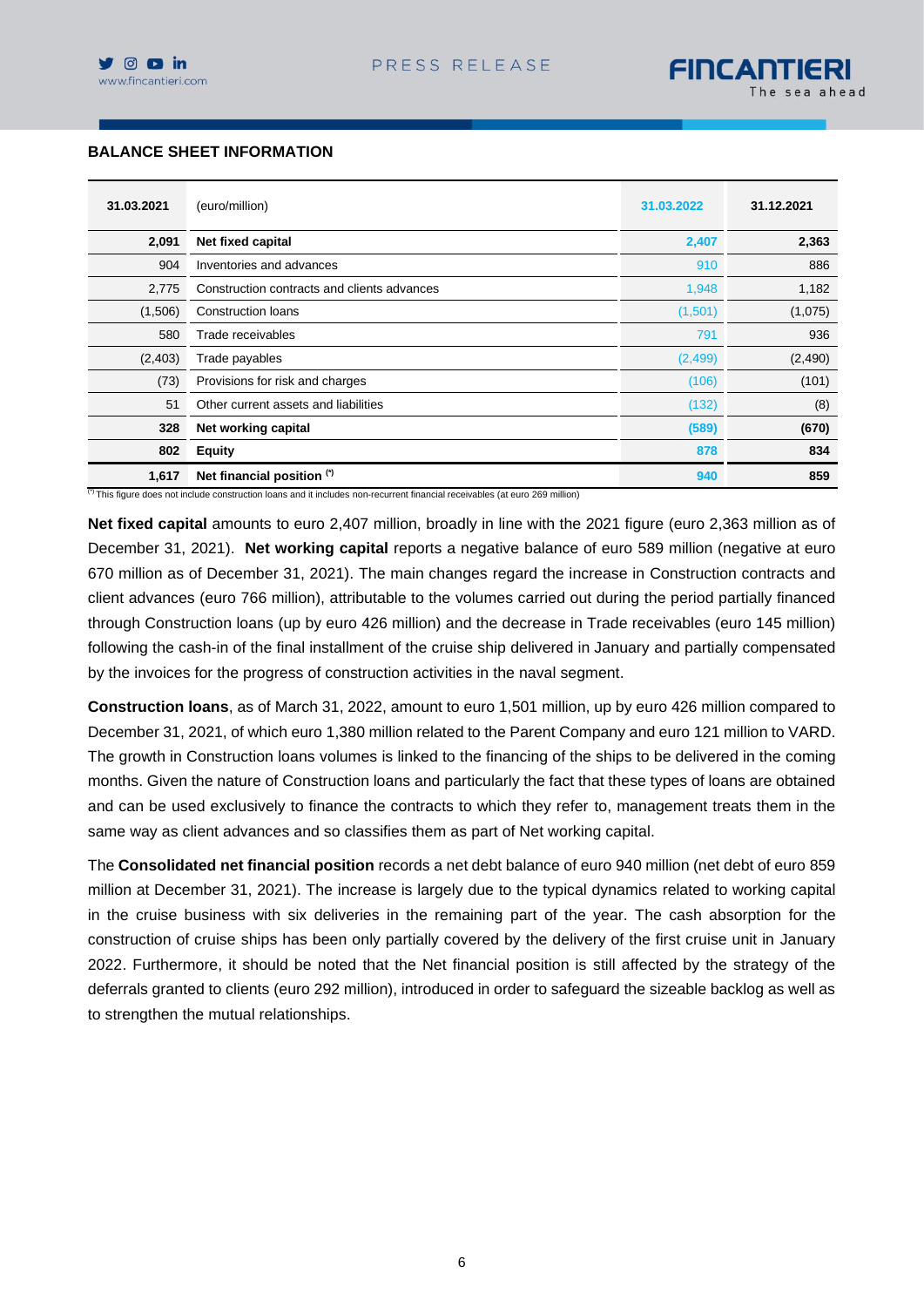# **OTHER INDICATORS**

| (euro/million)                                   | <b>Orders</b> |                                       |                        | <b>Backlog</b> |                                       |                        | <b>Capital Expenditure</b> |            |
|--------------------------------------------------|---------------|---------------------------------------|------------------------|----------------|---------------------------------------|------------------------|----------------------------|------------|
|                                                  | 31.03.2022    | 31.03.2021<br>restated <sup>(*)</sup> | 31.03.2021<br>reported | 31.03.2022     | 31.03.2021<br>restated <sup>(*)</sup> | 31.03.2021<br>reported | 31.03.2022                 | 31.03.2021 |
| Shipbuilding                                     | 77            | 99                                    | 101                    | 21,018         | 24.681                                | 24,695                 | 35                         | 50         |
| Offshore and<br><b>Specialized Vessels</b>       | 291           | 142                                   | 145                    | 1.148          | 944                                   | 970                    |                            | 1          |
| Equipment, Systems<br>and Services               | 309           | 153                                   | 148                    | 3,616          | 1,862                                 | 1,822                  | 13                         | 8          |
| Consolidation<br>adjustments/Other<br>activities | (164)         | (55)                                  | (55)                   | (984)          | (951)                                 | (951)                  | 5                          | 7          |
| <b>Total</b>                                     | 513           | 339                                   | 339                    | 24,798         | 26,536                                | 26,536                 | 53                         | 66         |

(\*) The figures have been restated following the reallocation of Vard Electro and Seaonics respectively from the Shipbuilding and the Offshore & Specialized Vessels segments to the<br>Equipment, Systems & Services segment

#### **DELIVERIES**

| (number)                                                              | As of<br>31.03.2022 | $2022^{(*)}$ | 2023 | 2024 | 2025 | 2026 | <b>Beyond</b><br>2026 | Total <sup>(**)</sup> |
|-----------------------------------------------------------------------|---------------------|--------------|------|------|------|------|-----------------------|-----------------------|
| Cruise ships                                                          |                     |              |      | h    | 5    |      |                       | 28                    |
| Naval                                                                 |                     |              |      |      | 9    |      |                       | 34                    |
| Offshore and<br><b>Specialized Vessels</b>                            |                     |              | 14   |      | 6    |      |                       | 31                    |
| <b>Total</b>                                                          |                     | 18           | 28   | 17   | 20   |      |                       | 93                    |
| (2022) These figures do not include the units delivered at 31 03 2022 |                     |              |      |      |      |      |                       |                       |

(\*\*) Number of the principal units in order book for the main business areas at 31.03.2022

## **BUSINESS OUTLOOK**

The first months of 2022 have been characterized by the impacts of the conflict between Russia and Ukraine, in particular on the European market, leading to (i) a reduction in the commercial trades with Russia as a result of sanctions, (ii) an increase in energy and natural gas prices as well as other commodities whose supply chains are affected by the conflict (i.e. steel) and (iii) a greater attention for a potential positive effect across the Defence sector.

In this context, the Group implemented specific mitigation plans in order to ensure the availability of those commodities considered strategic for production activities. Excluding unpredictable side effects related to the ongoing conflict as well as the pandemic, Fincantieri expects to maintain production activities at full swing with a growth in revenues higher than pre-pandemic levels along with the consolidation of margins. Net financial position for 2022 is expected to be in line with the 2020 figures.

With regard to the **Shipbuilding** segment, in 2022 the Group expects to deliver 15 ships, 7 cruise ships (among which Discovery Princess, delivered in January from the Monfalcone shipyard) and 8 Naval vessels (of which the Offshore Patrol Vessel (OPV) "Musherib" to the Qatari Ministry of Defence, delivered in January, and the first Multipurpose Offshore Patrol Vessel "Paolo Thaon di Revel" for the Italian Navy delivered in March). It should also be noted that in the month of April the corvette "Damsah" was delivered to the Qatari Ministry of Defence. As for the Cruise industry, nearly 100% of cruise lines are foreseen to be operational by summer 2022.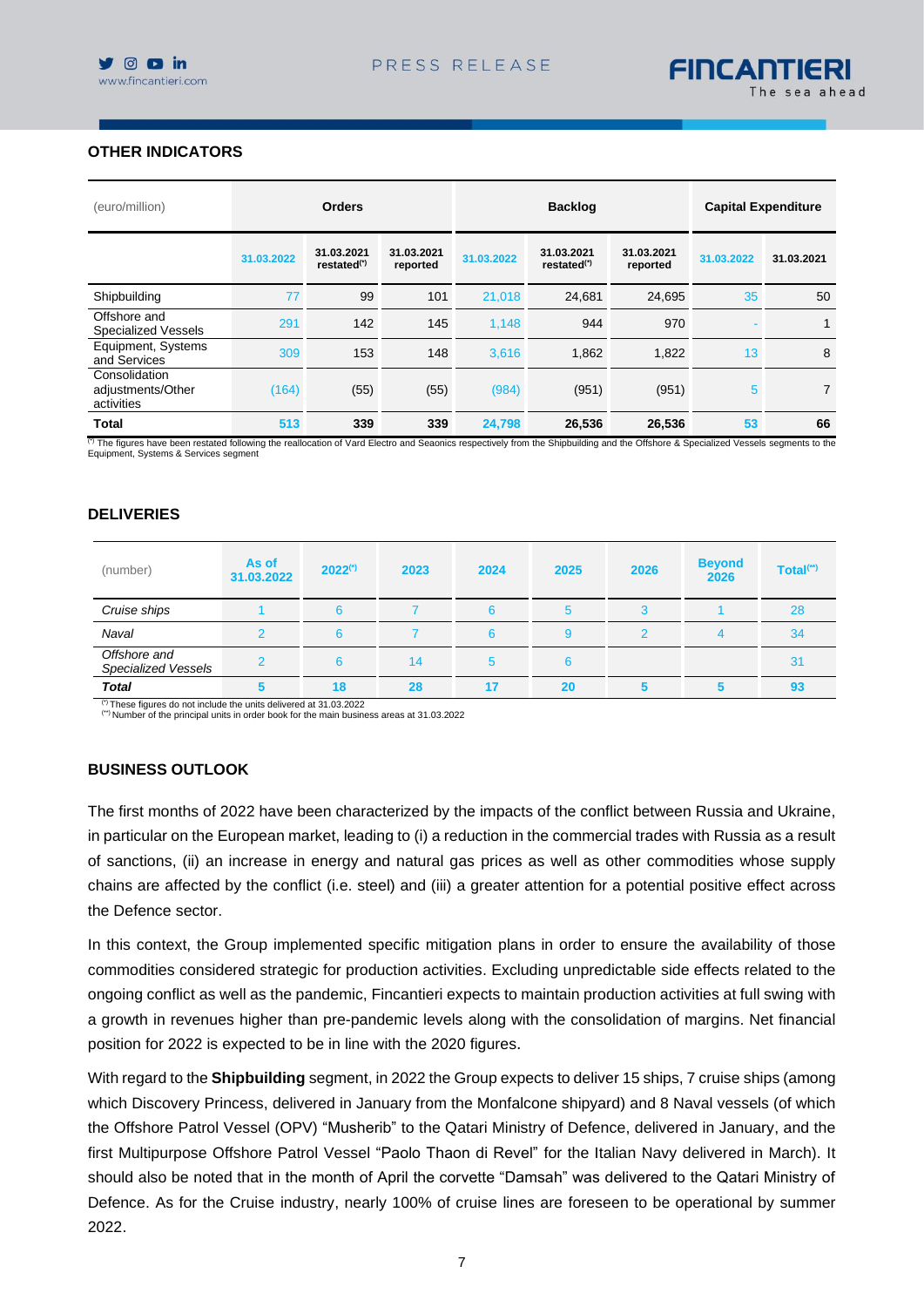Concerning the **Offshore and Specialized Vessels** segment, 8 units are to be delivered during this year, among which the trawler handed over to to Nergård in January and the Service Operation Vessel (SOV) for TSS Marine in March.

As for the **Equipment, Systems and Services** segment, the Group foresees a growth in revenues, mainly led by the consolidation of the companies acquired in 2021 and the development of the backlog, including the after sales services for the Defence segment, the increase in the business volume of cabin and public areas linked to the Group's cruise ships, the development of the activities related to the Infrastructure business area (among which the construction for the Cruise Terminal in Miami), the Mechatronics as well as the Electronics, Systems and Software area.

**\* \* \***

*The Manager Responsible for Preparing Financial Reports, Felice Bonavolontà, declares, pursuant to paragraph 2 of article 154 bis of Italian Legislative Decree no. 58 dated February 24, 1998, that the information contained in this press release corresponds to the underlying documentary and accounting books and records.*

*\* \* \**

*For the significant events occurring during the period and after the reporting period, please refer to the press releases available on the Company's website [\(www.fincantieri.com\)](http://www.fincantieri.com/).*

*This press release is available to the public at the Company's registered office and on its website [\(www.fincantieri.com\)](http://www.fincantieri.com/) under "Investor Relations – Price Sensitive Press Releases" and on the centralized storage of regulated information denominated eMarket STORAGE, available at the website [www.emarketstorage.com.](http://www.emarketstorage.com/)*

*\* \* \**

#### *DISCLAIMER*

*Forecast data and information must be regarded as forward-looking statements and therefore, not being based on simple historical facts, contain, by their nature, an element of risk and uncertainty because they also depend on the occurrence of future events and developments outside the Company's control. Actual results could therefore be materially different from those expressed in forward-looking statements. Forward-looking statements refer to the information available at the date of their publication; Fincantieri S.p.A. reserves the right to communicate any changes in its forward looking data and information within the time and in the manner required by law.*

*\* \* \** 

*The financial results for the first three months of 2022 will be presented to the financial community during a conference call scheduled for Friday May 6, 2022, at 9:00 CEST.*

*To take part in the conference call, it is necessary to choose one of the alternatives below:*

*Access the audio webcast through the following [link.](https://urldefense.com/v3/__https:/87399.choruscall.eu/links/fincantieri220506.html__;!!EAvW5M_HCdSncw!MVJjtLeNEXuP9FUs_RyXg13OTKqfHFvq7J6LZdvX27pEywRNBwP24Yky3CrIo0Ch_uSd5JR-4S1I9egQzgfdvanj8eE$)*

*Diamond Pass: please click [here](https://urldefense.com/v3/__http:/services.choruscall.it/DiamondPassRegistration/register?confirmationNumber=7549598&linkSecurityString=5b2df04ec__;!!EAvW5M_HCdSncw!MVJjtLeNEXuP9FUs_RyXg13OTKqfHFvq7J6LZdvX27pEywRNBwP24Yky3CrIo0Ch_uSd5JR-4S1I9egQzgfdKzp1Cxo$) to sign in and get your personal access code.*

*Alternatively, please dial-in the following numbers or connect through the browser:*

*Italy +39 028020911*

*United Kingdom +44 1212818004*

*United States +1 7187058796*

*Hong Kong +852 58080984 then press \*0*

*Browser [HD Audio Connection](https://87399.choruscall.eu/links/fincantieri220506.html)*

*The slide presentation will be available before market open in the Investor Relations section of the website [www.fincantieri.com.](http://www.fincantieri.com/)*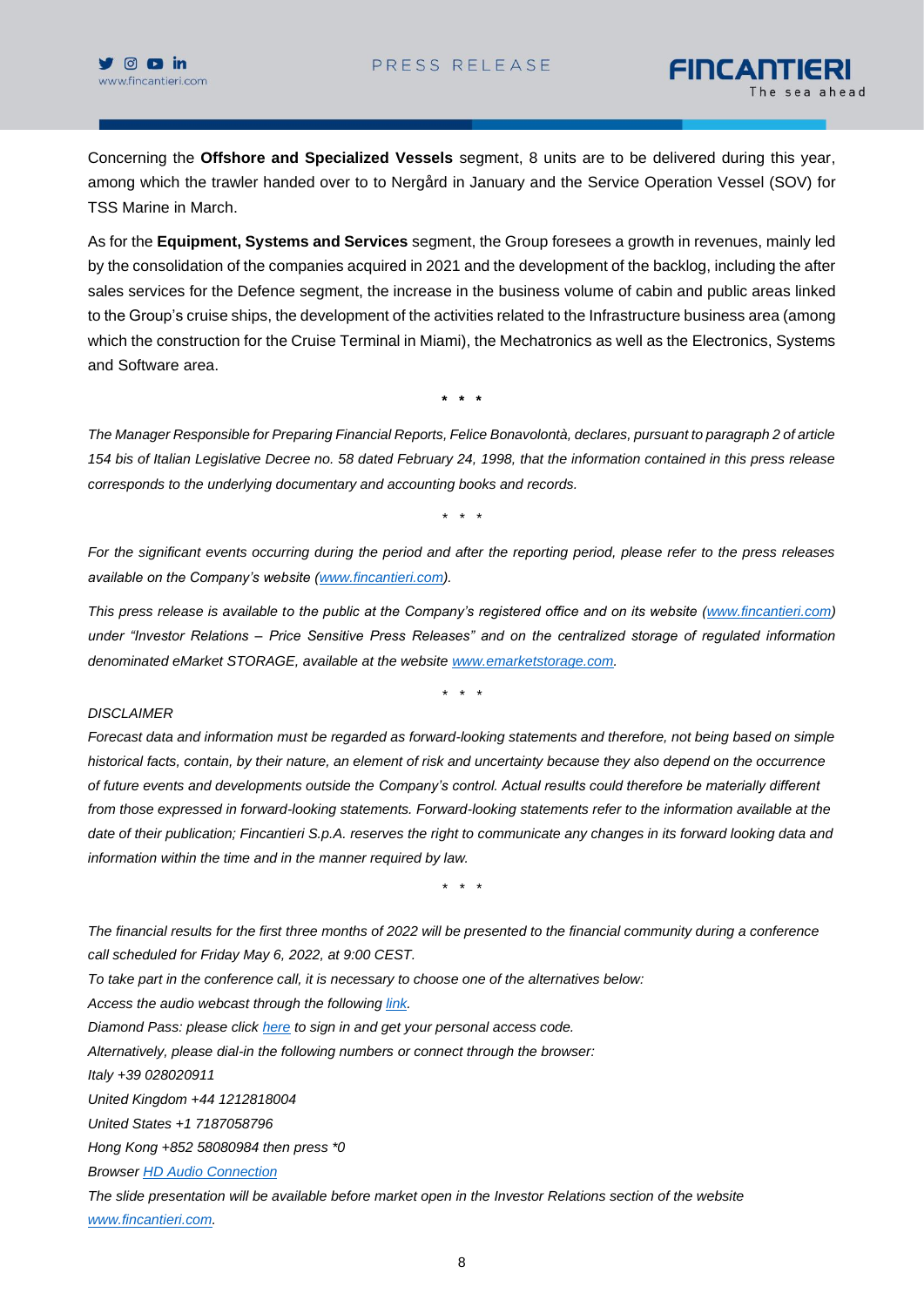



*\* \* \**

*Fincantieri is one of the world's largest shipbuilding groups, the only one active in all high-tech marine industry sectors. It*  is leader in the construction and transformation of cruise, naval and oil & gas and wind offshore vessels, as well as in the *production of systems and component equipment, after-sales services and marine interiors solutions. Thanks to the expertise developed in the management of complex projects, the Group boasts first-class references in infrastructures, and is a reference player in digital and cybersecurity, electronics and advanced systems.*

*With over 230 years of history and more than 7,000 ships built, Fincantieri maintains its know-how, expertise and management centres in Italy, here employing 10,000 workers and creating around 90,000 jobs, which double worldwide thanks to a production network of 18 shipyards operating in four continents and with over 20,000 employees.*

[www.fincantieri.com](http://www.fincantieri.com/)

*\* \* \**

#### *ALTERNATIVE PERFORMANCE MEASURES*

*Fincantieri's management reviews the performance of the Group and its business segments also using certain non-GAAP measures not defined under IFRS. In particular, EBITDA is used as the main earnings indicator, as it enables the Group's underlying profitability to be assessed, by eliminating the impact of volatility associated with non-recurring items or extraordinary items outside the ordinary course of business; EBITDA configuration adopted by the Group might not be consistent with the configurations adopted by other companies.*

*As required by Consob Communication no. 0092543 of December 3, 2015, which implements the ESMA Guidelines on Alternative Performance Measures (document no. ESMA/2015/1415), the components of each of these measures are described below:*

- *EBITDA: this is equal to earnings before taxes, before finance income and costs, before income and expenses from investments and before depreciation, amortization and impairment, as reported in the financial statements, adjusted to exclude the following items:*
	- *provisions for costs and legal expenses associated with lawsuits brought by employees for asbestos-related damages;*
	- *charges connected to the impacts of COVID-19 outbreak;*
	- *costs relating to reorganization plans and non-recurring other personnel costs;*
	- *other expenses or income outside the ordinary course of business due to particularly significant non-recurring events.*
- *Net fixed capital: this reports the fixed assets used in the business and includes the following items: Intangible assets, Property, plant and equipment, Investments and Other non-current assets (including the fair value of derivatives classified in non-current Financial assets and non-current Financial liabilities) net of Employee benefits.*
- *Net working capital: this is equal to capital employed in ordinary operations which includes Inventories and advances, risks and charges, and Other current assets and liabilities (including Income tax assets, Income tax liabilities, Deferred tax assets and Deferred tax liabilities, as well as the fair value of derivatives classified in current Financial assets and current Financial liabilities).*
- *The Net financial position monitored by management includes:*
	- *Net current cash/(debt): cash and cash equivalents, held-for-trading securities, current financial receivables, current bank debt (excluding construction loans), current portion of long-term loans and credit facilities, other current financial liabilities;*
	- *Net non-current cash/(debt): non-current financial receivables, non-current bank debt, bonds, other non-current financial liabilities.*